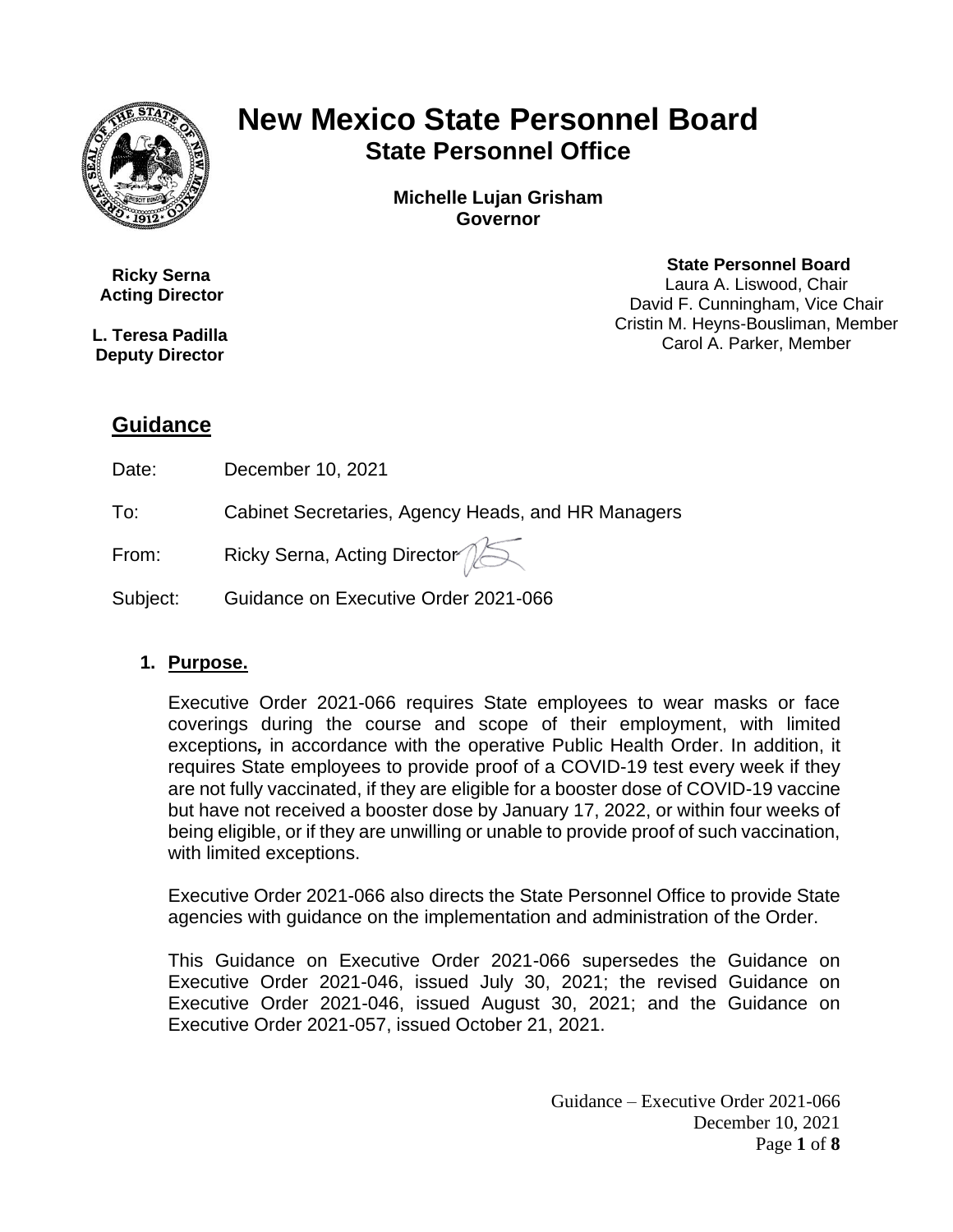#### **2. Scope**

This Guidance on Executive Order 2021-066 applies to all State agencies and employees.

### **3. Definitions**

**"Booster Dose":** An additional dose of Pfizer-BioNTech, Moderna, or Johnson & Johnson's Janssen COVID-19 vaccine for an individual who has completed a primary series of Pfizer-BioNTech, Moderna, or Johnson & Johnson Janssen COVID-19 vaccination.

**"Common Areas":** Any areas of State buildings, facilities, or property generally accessible to all occupants and available for use by more than one person, including but not limited to: entrance areas, hallways, conference rooms, auditoriums, multi-occupant offices, kitchens, bathrooms, and State vehicles. Single-occupant offices occupied by a single employee with the door closed are not common areas.

**"Fully Vaccinated":** Two weeks after an individual has completed the primary series of vaccination with a vaccine approved by the Food and Drug Administration, including on an emergency use basis, to prevent COVID-19. An individual will be fully vaccinated two weeks after the second dose of the Pfizer-BioNTech or Moderna COVID-19 vaccines or two weeks after single-dose Johnson & Johnson's Janssen COVID-19 vaccine.

**"Eligible for Booster Dose":** All individuals 18 years of age and older are eligible to receive a Booster Dose six months after an individual's primary series of vaccination with Pfizer-BioNTech or Moderna COVID-19 vaccines or two months after an individual's primary series of vaccination with Johnson & Johnson's Janssen COVID-19 vaccine.

**"Partially Vaccinated":** An individual who has started, but not completed, their primary series of vaccination.

**"Primary Series of Vaccination":** The first and second doses of the Pfizer-BioNTech or Moderna COVID-19 vaccines or the first dose of Johnson & Johnson's Janssen COVID-19 vaccine.

**"Proof of COVID-19 Vaccination":** Proof of COVID-19 vaccination in the form of a CDC vaccine card or a vaccine record from the New Mexico Statewide Immunization Information System, which indicates the name of the vaccine recipient, the date(s) the vaccine(s) were received, and which COVID-19 vaccine(s) were received.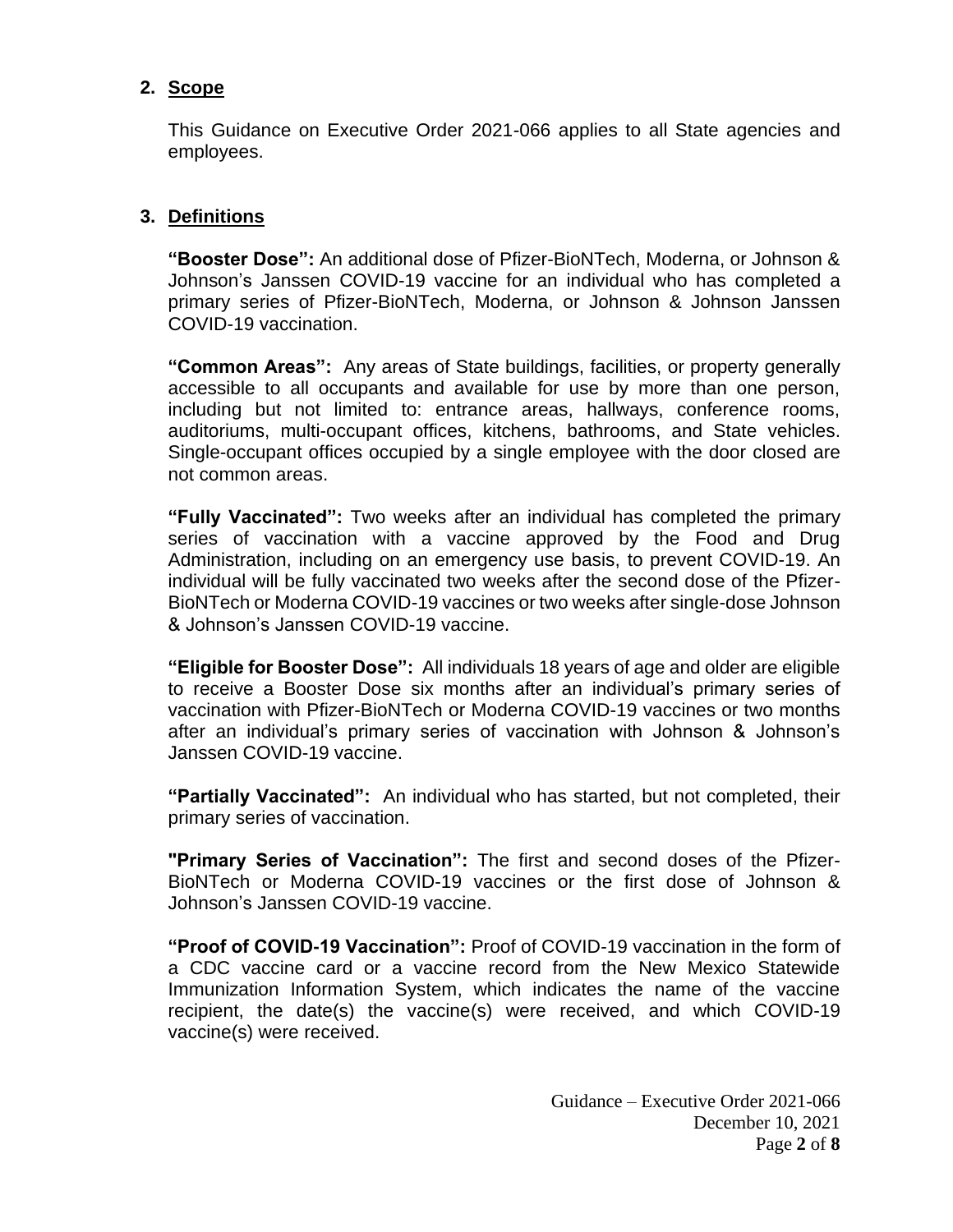**"Proof of COVID-19 Test":** An official result of a viral test (antigen or polymerase chain reaction (PCR)) for COVID-19 from Vault Health, an authorized COVID-19 testing site, or a primary care physician, which indicates the name of the individual tested, the date the test was administered, the entity that administered the test, and whether the test was positive or negative for COVID-19. (An antibody test does not meet this definition.)

#### 4. **Resources**

Executive Order 2021-062: https://www.governor.state.nm.us/wp-content/uploads/2021/11/Executive-Order-2021-062.pdf

Executive Order 2021-066: https://www.governor.state.nm.us/wp-content/uploads/2021/12/Executive-Order-2021-066.pdf

Food and Drug Administration, *Coronavirus (COVID-19) Update: FDA Expands Eligibility for COVID-19 Vaccine Boosters*:

[https://www.fda.gov/news-events/press-announcements/coronavirus-covid-19](https://www.fda.gov/news-events/press-announcements/coronavirus-covid-19-update-fda-expands-eligibility-covid-19-vaccine-boosters) [update-fda-expands-eligibility-covid-19-vaccine-boosters](https://www.fda.gov/news-events/press-announcements/coronavirus-covid-19-update-fda-expands-eligibility-covid-19-vaccine-boosters)

Operative Public Health Order: <https://cv.nmhealth.org/public-health-orders-and-executive-orders/>

New Mexico Statewide Immunization Information System: [https://nmsiis.health.state.nm.us/webiznet\\_nm\\_public/Application/PublicPortal](https://nmsiis.health.state.nm.us/webiznet_nm_public/Application/PublicPortal)

New Mexico Department of Health Test Sites: <https://cv.nmhealth.org/public-health-screening-and-testing>

Vault Health: <https://learn.vaulthealth.com/nm>

> Guidance – Executive Order 2021-066 December 10, 2021 Page **3** of **8**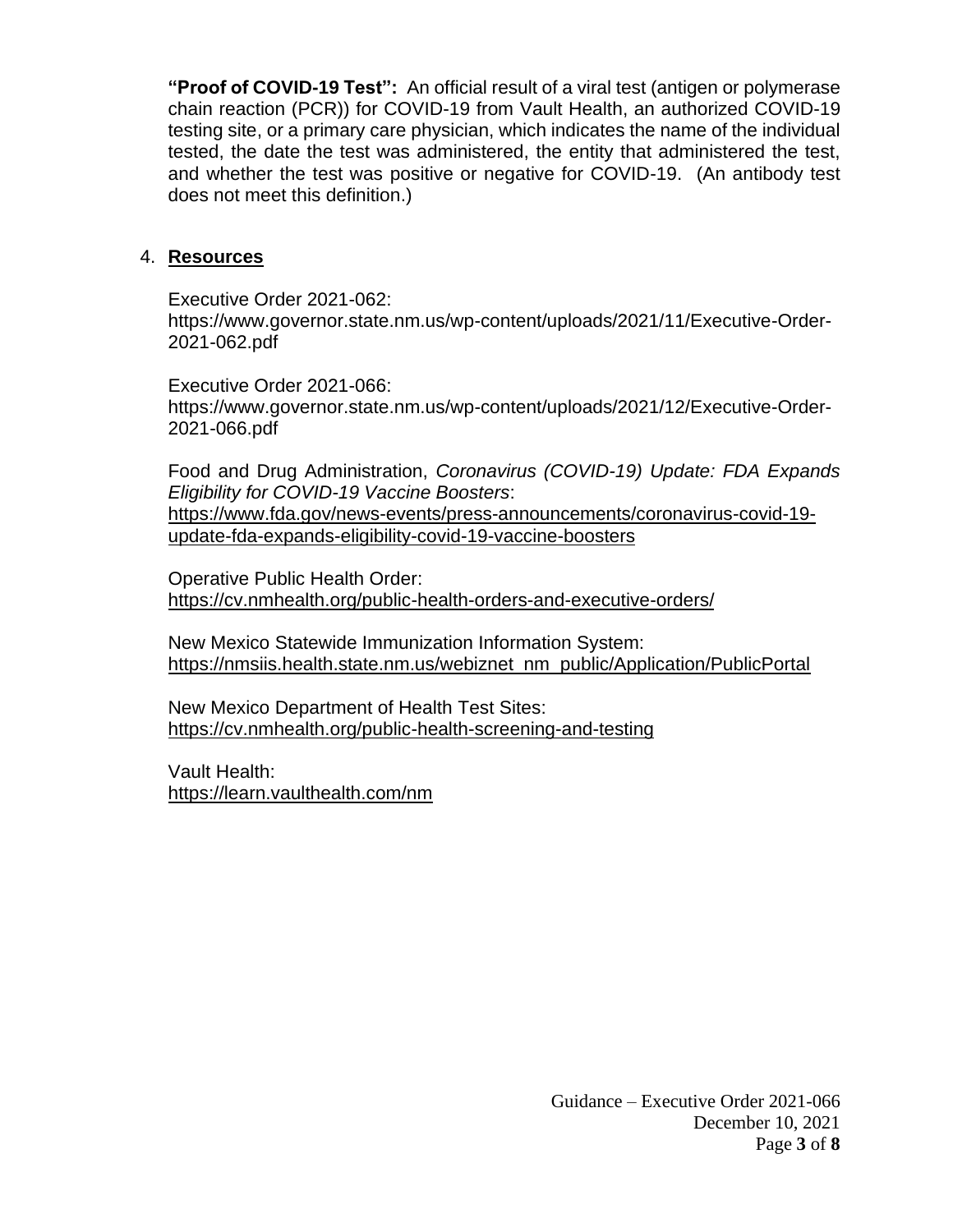#### **5. Guidance**

This Guidance corresponds to the specific directives of Executive Order 2021-066 and the operative Public Health Order.

- *5.1 Masking.*
	- a. State employees, regardless of COVID-19 vaccination status, must wear face masks or multilayer cloth face-coverings in all Common Areas and when performing field work in indoor settings at all times during the course and scope of their employment, except when eating or drinking

or the employee provides adequate proof that he or she has been instructed otherwise by a bona fide healthcare provider.

- b. State employees with proof of medical instruction not to wear a face mask shall submit such proof to agency Human Resources. Such proof shall trigger the ADA Reasonable Accommodation process, shall be treated as confidential medical information, and shall be maintained by agency Human Resources separately from employee personnel files. A State employee's exempt status from the face mask requirement, but not the actual proof of medical instruction, can be shared with the employee's supervisors to determine compliance with Executive Order 2021-066.
- *5.2 Vaccination and Vaccination Tracking.*
	- a. State employees may request, and shall receive, up to four hours of administrative leave to receive each COVID-19 vaccine. For leave beyond four hours, employees may use accrued leave or compensatory time or may request leave without pay.
	- b. State employees who experience side effects from a COVID-19 vaccine which interfere with their ability to work or telework may request leave to recover. Employees who request leave for recovery purposes must provide Proof of COVID-19 Vaccination to agency Human Resources and shall receive up to two days of administrative leave to recover from the side effects of each COVID-19 vaccine they receive. Recovery leave shall only be available the two calendar days immediately following an employee's COVID-19 vaccine. For recovery leave beyond two days, employees may use accrued leave or compensatory time.
	- c. All State employees who are Fully Vaccinated and are willing and able to share their vaccination status shall submit their Proof of COVID-19 Vaccination to agency Human Resources. Any employee who fails to

Guidance – Executive Order 2021-066 December 10, 2021 Page **4** of **8**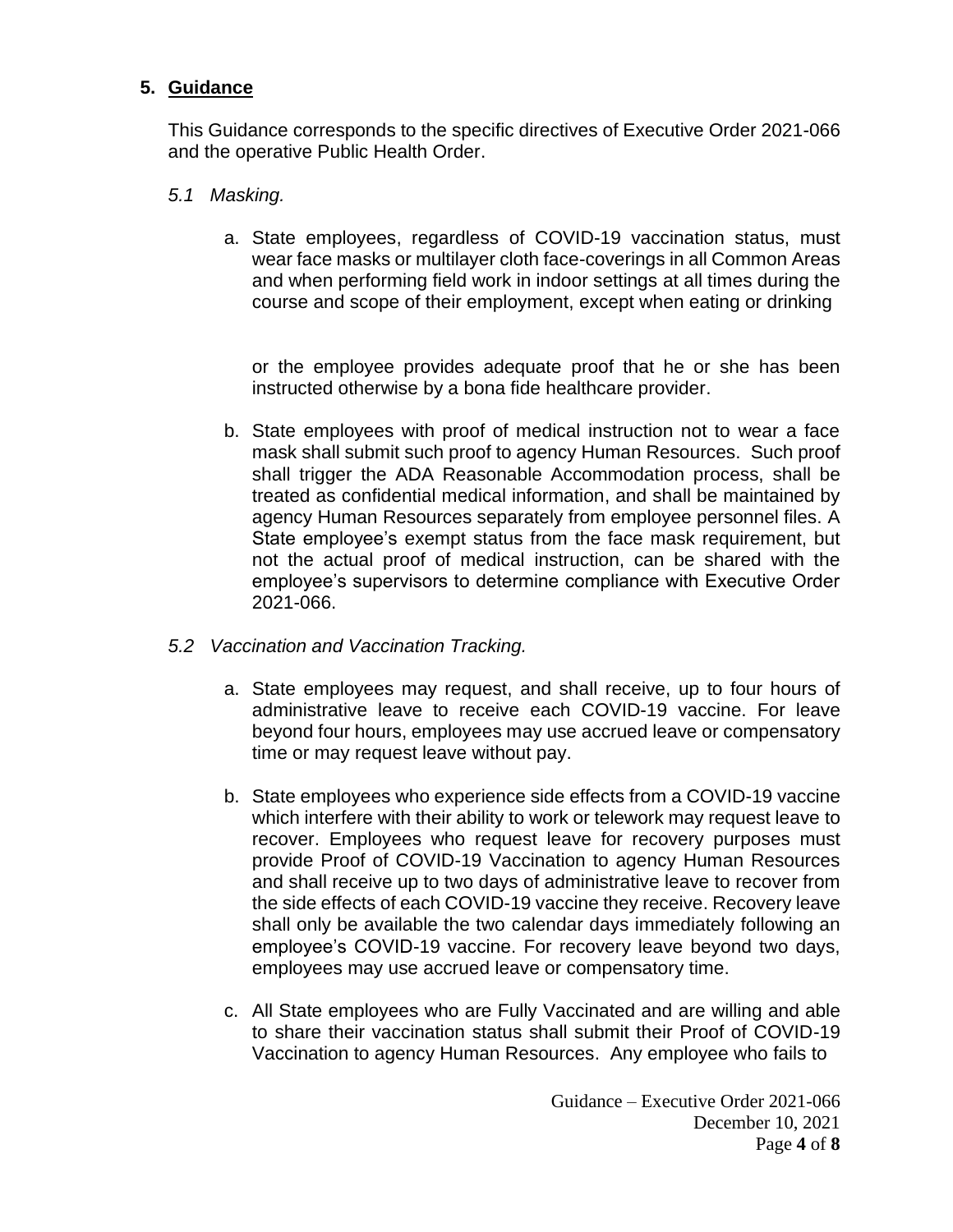submit Proof of COVID-19 Vaccination showing completion of a Primary Series of Vaccination shall be considered not Fully Vaccinated.

- d. Each State agency Human Resources Division shall be responsible for developing and implementing its own process for collecting employees' Proof of COVID-19 Vaccination.
- e. All State agencies shall utilize the COVID-19 Vaccination and Testing Tracking function in SHARE HCM ("SHARE Tracking System") to maintain their employees' COVID-19 vaccination data.
- f. No later than 5:00 p.m., Wednesday, December 22, 2021, State agencies shall enter into the SHARE Tracking System the COVID-19 vaccination data of all employees who have provided Proof of COVID-19 Vaccination showing completion of a Primary Series of Vaccination, including the type of vaccine each employee received and the specific dates each employee received each vaccine of the Primary Series of Vaccination.
- g. Beginning Thursday, December 23, 2021, State agencies shall enter into the SHARE Tracking System the COVID-19 vaccination data of any employee who subsequently provides Proof of COVID-19 Vaccination showing completion of a Primary Series of Vaccination, including the type of vaccine each employee received and the specific dates the employee received each vaccine of the Primary Series of Vaccination, within three business days of receiving such Proof of COVID-19 Vaccination.
- h. No later than 5:00 p.m. January 21, 2022, or 5:00 p.m. on the thirtieth day after becoming Eligible for a Booster, all State employees who are Eligible for a Booster and are willing and able to share their vaccination status shall submit their Proof of COVID-19 Vaccination showing receipt of a Booster Dose to agency Human Resources. Any employee who fails to submit Proof of COVID-19 Vaccination showing receipt of a Booster Dose as required herein shall be considered not to have received a Booster Dose.
- i. State agencies shall enter into the SHARE Tracking System the Booster Dose data of all employees who provide Proof of COVID-19 Vaccination showing receipt of a Booster Dose, including the type of Booster Dose each employee received and the specific date each employee received the Booster Dose, within three business days of receiving such Proof of COVID-19 Vaccination.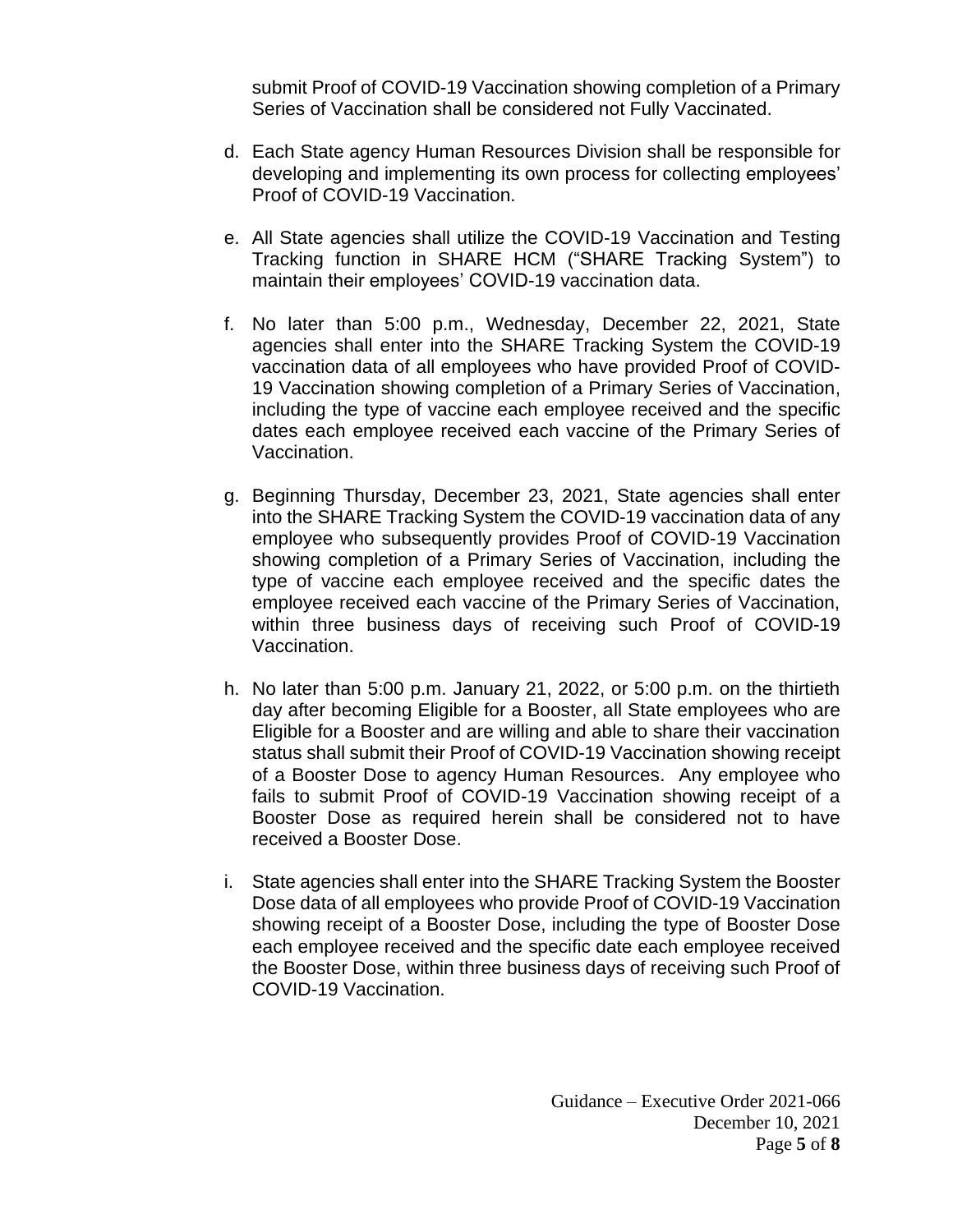- j. A State employee's Proof of COVID-19 Vaccination shall be treated as confidential medical information and shall be maintained by agency Human Resources separately from the employee's personnel file and/or maintained confidentially in SHARE.
- k. A State employee's vaccination status, but not the actual Proof of COVID-19 Vaccination, can be shared with the employee's supervisors to determine compliance with Executive Order 2021-066.

#### *5.3 Testing and Testing Tracking.*

- a. State employees who are not Fully Vaccinated, or are unwilling or unable to provide Proof of COVID-19 Vaccination, must take a viral COVID-19 test (antigen or PCR) every week, between Saturday and Friday. This applies to State employees who are Partially Vaccinated.
- b. State employees who are Eligible for a Booster but have not received a Booster Dose by January 17, 2022, or within four weeks of becoming Eligible for a Booster, must take a viral COVID-19 test (antigen or PCR) every week thereafter between Saturday and Friday.
- c. These testing requirements apply to all State employees, including those with approved telework arrangements.
- d. State employees who are not Fully Vaccinated, are unwilling or unable to provide Proof of COVID-19 Vaccination, are Partially Vaccinated, or are Eligible for a Booster but have not received a Booster Dose by January 17, 2022, or within four weeks of becoming Eligible for a Booster, must provide their Proof of COVID-19 Test to agency Human Resources no later than 5:00 p.m. each Wednesday following each Saturday-Friday testing period.
- e. To minimize impact to business operations while complying with Executive Order 2021-066, employees are encouraged to take a Vault Health COVID-19 test during regular work hours at their normal worksite or telework location [\(https://learn.vaulthealth.com/nm\)](https://learn.vaulthealth.com/nm). If an employee cannot secure Vault Health testing, they must obtain approval from their supervisor prior to taking an alternative COVID-19 viral test during working hours. Employees shall use the COVID-19 Testing Time Reporting Code (TRC) "CVTST" when testing pursuant to Executive Order 2021-066.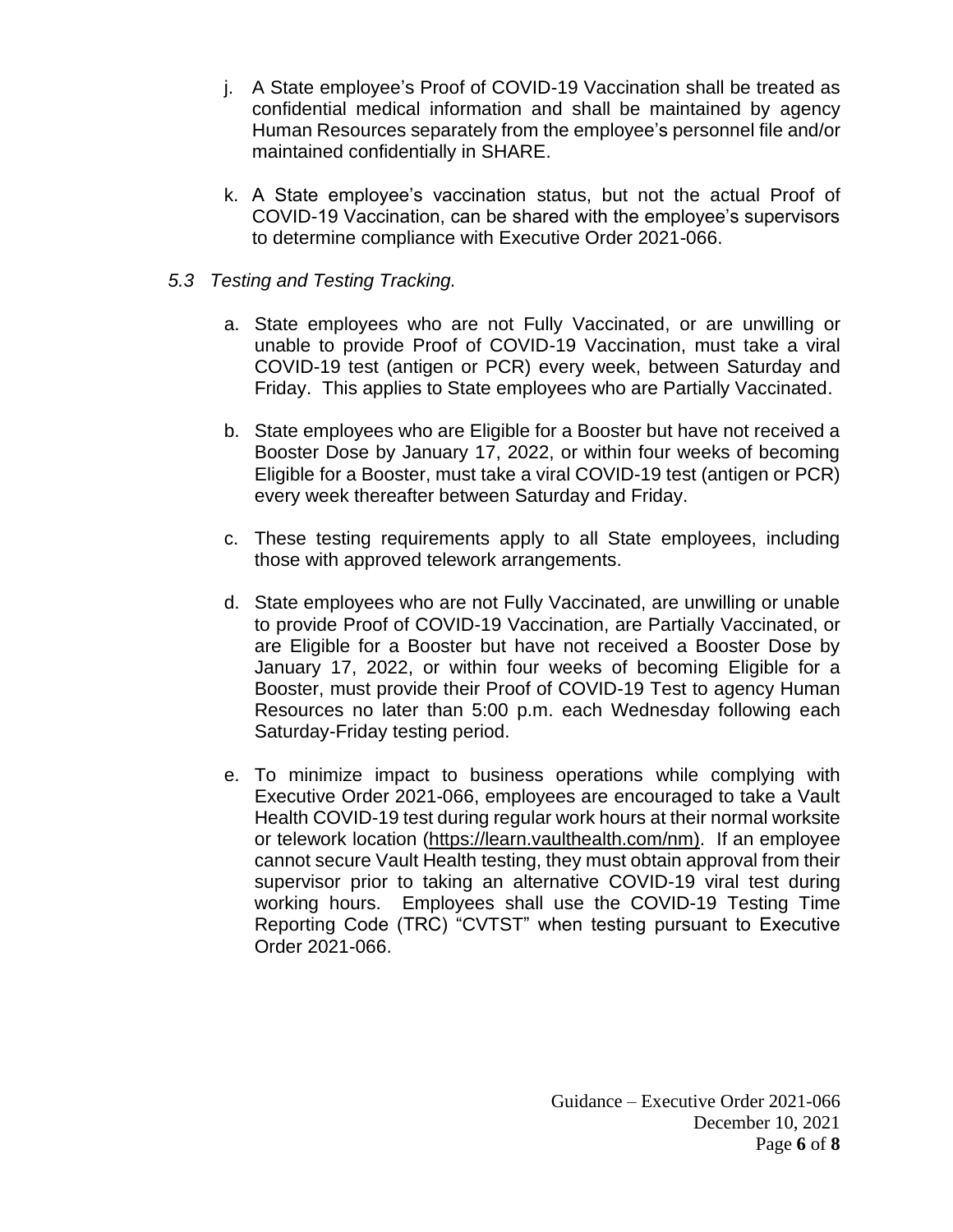- f. State employees who are not Fully Vaccinated, are unwilling or unable to provide Proof of COVID-19 Vaccination, are Partially Vaccinated, or are Eligible for a Booster but have not received a Booster Dose by January 17, 2022, or within four weeks of becoming Eligible for a Booster, and who are on pre-approved leave (including but not limited to annual leave, sick leave, Family and Medical Leave Act leave, and Paid Parental Leave) are excused from the testing requirement during their leave, except such employees must provide Proof of COVID-19 Test no later than 5:00 p.m. on the Wednesday before any work week during which they will be returning to work for any amount of time, *even if that Wednesday is during their leave*. The goal is to have employees resume testing the week *before* they return to work. State employees who are on COVID-19-Related Conditions Leave or administrative leave pending investigation or disciplinary action for failure to comply with a COVID-19-related Executive Order or Public Health Order must comply with the testing requirement during their leave. Employees shall use the COVID-19 Testing TRC "CVTST" when testing pursuant to Executive Order 2021-066.
- g. Each State agency Human Resources Division shall be responsible for developing and implementing its own process for collecting employees' Proof of COVID-19 Test records.
- h. All State agencies shall utilize the SHARE Tracking System to maintain their employees' COVID-19 testing data.
- i. State employees' Proof of COVID-19 Test records shall be treated as confidential medical information and shall be maintained by agency Human Resources separately from employee personnel files and/or maintained confidentially in SHARE.
- j. Any State employee who tests positive for COVID-19 shall NOT report to work, shall notify their supervisor immediately, and shall follow the isolation instructions prescribed by their agency's COVID-19 Mitigation, Self-Screening, and Reporting Policy and Procedure or by the New Mexico Department of Health, whichever requires a longer isolation period.
- k. State employees who are not Fully Vaccinated, are unwilling or unable to provide Proof of COVID-19 Vaccination, are Partially Vaccinated, or are Eligible for a Booster but have not received a Booster Dose by January 17, 2022, or within four weeks of becoming Eligible for a Booster, and who test positive for COVID-19 shall be exempt from the testing requirement of Executive Order 2021-066 for a period of 90 days following the date of their positive COVID-19 test result.